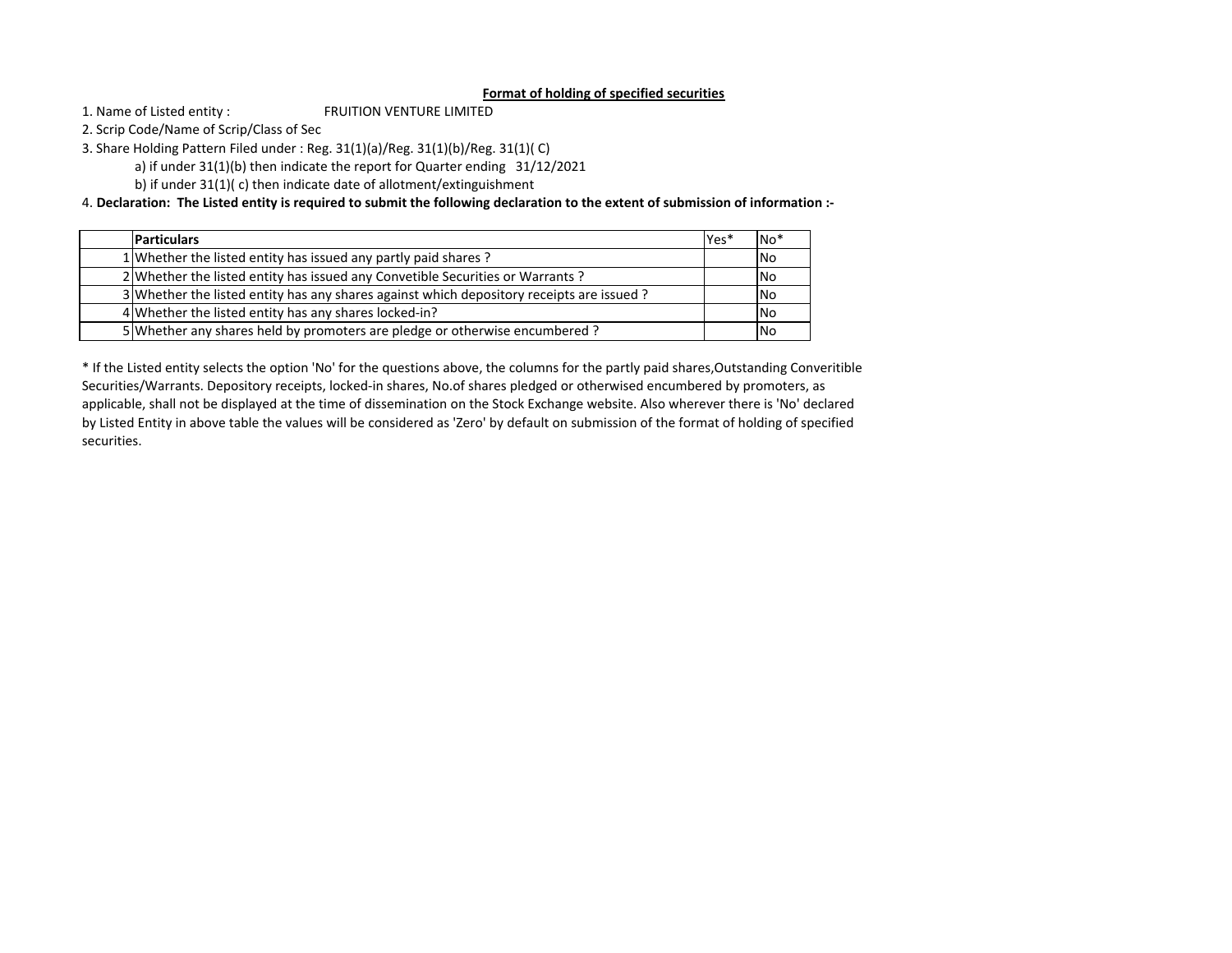|       | FRUITION VENTURE LIMITED As on 31/12/2021      |                 |           |                   |                    |                          |                     |                                        |         |                            |        |                    |                                  |                                  |                            |                               |                         |                                                                                      |                                           |  |
|-------|------------------------------------------------|-----------------|-----------|-------------------|--------------------|--------------------------|---------------------|----------------------------------------|---------|----------------------------|--------|--------------------|----------------------------------|----------------------------------|----------------------------|-------------------------------|-------------------------|--------------------------------------------------------------------------------------|-------------------------------------------|--|
|       |                                                |                 |           |                   |                    |                          |                     |                                        |         |                            |        |                    |                                  |                                  | $\mathbf{I}$               |                               |                         |                                                                                      |                                           |  |
| s No. | Category and name of the shareholders (I)      | <b>PAN (II)</b> | No.of     | No. of fully paid | No. of Partly paid |                          |                     |                                        |         |                            |        |                    | No.of Shares                     | <b>Total Shareholding as a</b>   | Number of locked in Shares |                               |                         |                                                                                      |                                           |  |
|       |                                                |                 | Sharehold | up equity shares  | up equity shares   | underlying<br>Depository | held                | % of total no.of<br>shares (calculated |         |                            |        |                    | <b>Underlying</b><br>Outstanding | % assuming full<br>conversion of | (XII)                      |                               | <b>Cumber of Shares</b> |                                                                                      | <b>Number of Equity</b><br>shares held in |  |
|       |                                                |                 | ers (III) | held (iv)         | held (v)           | Receipts (vi)            | (VII)=(IV)+(V)+(VI) | as per SCRR,1957)                      |         |                            |        |                    | nvertible securitie              | convertible securities           |                            |                               | pledged or<br>otherwise |                                                                                      | naterialised                              |  |
|       |                                                |                 |           |                   |                    |                          |                     | (VIII) As a % of                       |         |                            |        |                    |                                  | (as a percentage of              |                            |                               | ncumbered (XIII)        |                                                                                      | orm (XIV)                                 |  |
|       |                                                |                 |           |                   |                    |                          |                     | $(A + B + C2)$                         |         | <b>No.of Voting Rights</b> |        | Total as a         | (Including warrants)<br>(X)      | <b>Illuted share capital)</b>    | lo. (a)                    | As a % of                     |                         | As a % of                                                                            |                                           |  |
|       |                                                |                 |           |                   |                    |                          |                     |                                        |         |                            |        | % of Total         |                                  |                                  |                            |                               |                         | total                                                                                |                                           |  |
|       |                                                |                 |           |                   |                    |                          |                     |                                        |         |                            |        | voting<br>rights   |                                  |                                  |                            |                               |                         | shares                                                                               |                                           |  |
|       |                                                |                 |           |                   |                    |                          |                     |                                        |         |                            |        |                    |                                  |                                  |                            | total<br>shares<br>held (b)   | No. (a)                 | held (b)                                                                             |                                           |  |
|       |                                                |                 |           |                   |                    |                          |                     |                                        | Class X | Class Y                    | Total  |                    |                                  |                                  |                            |                               |                         |                                                                                      |                                           |  |
|       | (a) (II) INDIVIDUAL SHAREHOLDERS HOLDING       |                 |           |                   |                    |                          |                     |                                        |         |                            |        |                    |                                  |                                  |                            |                               |                         |                                                                                      |                                           |  |
|       | NOMINAL SHARE CAPITAL IN EXCESS OF RS. 2       |                 |           |                   |                    |                          |                     |                                        |         |                            |        |                    |                                  |                                  |                            |                               |                         |                                                                                      |                                           |  |
|       |                                                |                 |           |                   |                    |                          |                     |                                        |         |                            |        |                    |                                  |                                  |                            | #DIV/0!                       |                         | #DIV/01                                                                              |                                           |  |
|       | LAKHS.<br>1 MANOJ KUMAR SHAH                   | MAN0000500      |           | 63400             |                    |                          | 63400               | 1.59                                   | 63400   |                            | 63400  | 1.59               |                                  | 1.59                             |                            |                               |                         |                                                                                      |                                           |  |
|       | MANEESH BAWA                                   | MAN0001105      |           | 44000             |                    |                          | 44000               | $\frac{1.1}{1.59}$                     | 44000   |                            | 44000  | $\frac{1.1}{1.59}$ |                                  | $\overline{11}$                  |                            |                               |                         |                                                                                      |                                           |  |
|       | 3 NARENDRA SHAH                                | NAR0000501      |           |                   |                    |                          |                     |                                        |         |                            |        |                    |                                  | 1.59                             |                            |                               |                         |                                                                                      |                                           |  |
|       | <b>BODY CORPORATES</b><br>PROGRESSIVE FINLEASE | AAACP1321L      |           | 350000            |                    |                          | 350000              | 8.75                                   | 350000  |                            | 35000  | 875                |                                  | $\overline{z}$                   |                            | #DIV/0!                       |                         | #DIV/0!                                                                              | 350000                                    |  |
|       | 2 JDS FINANCE COMPANY LIMITED                  | AABCJ0245J      |           | 50000             |                    |                          | 50000               | 1.25                                   | 50000   |                            | 50000  | 1.25               |                                  | 125                              |                            |                               |                         |                                                                                      | 50000                                     |  |
|       | VIAN INVESTMART PRIVATE LIMITED                | AADCV8483G      |           | 143501            |                    |                          | 14350               | 3.59                                   | 14350   |                            | 143501 | 3.59               |                                  | 3.59                             |                            |                               |                         |                                                                                      | 143501                                    |  |
|       | BHLAXMI INVESTMENT ADVISORY PRIVATE            |                 |           |                   |                    |                          |                     |                                        |         |                            |        |                    |                                  |                                  |                            |                               |                         |                                                                                      |                                           |  |
|       | LIMITED                                        | AAMCS1871Q      |           | 87200             |                    |                          | 87200               | 2.18                                   | 87200   |                            | 87200  | 2.18               |                                  | 2.18                             |                            |                               |                         |                                                                                      | 87200                                     |  |
|       |                                                |                 |           |                   |                    |                          |                     |                                        |         |                            |        |                    |                                  |                                  |                            | #DIV/0<br>#DIV/0!             |                         | #DIV/01<br>#DIV/0                                                                    |                                           |  |
|       |                                                |                 |           |                   |                    |                          |                     |                                        |         |                            |        |                    |                                  |                                  |                            |                               |                         |                                                                                      |                                           |  |
|       |                                                |                 |           |                   |                    |                          |                     |                                        |         |                            |        |                    |                                  |                                  |                            | #DIV/01<br>#DIV/01            |                         | $\frac{\text{8DIV}}{\text{8DIV}}$                                                    |                                           |  |
|       |                                                |                 |           |                   |                    |                          |                     |                                        |         |                            |        |                    |                                  |                                  |                            | #DIV/0!                       |                         | #DIV/0!                                                                              |                                           |  |
|       |                                                |                 |           |                   |                    |                          |                     |                                        |         |                            |        |                    |                                  |                                  |                            | #DIV/0!                       |                         | #DIV/01                                                                              |                                           |  |
|       |                                                |                 |           |                   |                    |                          |                     |                                        |         |                            |        |                    |                                  |                                  |                            | #DIV/0!<br>#DIV/01            |                         | #DIV/0<br>#DIV/0!                                                                    |                                           |  |
|       |                                                |                 |           |                   |                    |                          |                     |                                        |         |                            |        |                    |                                  |                                  |                            | #DIV/0!                       |                         | #DIV/0!                                                                              |                                           |  |
|       |                                                |                 |           |                   |                    |                          |                     |                                        |         |                            |        |                    |                                  |                                  |                            | #DIV/0!                       |                         | #DIV/0                                                                               |                                           |  |
|       |                                                |                 |           |                   |                    |                          |                     |                                        |         |                            |        |                    |                                  |                                  |                            | #DIV/01<br>#DIV/01            |                         | #DIV/01                                                                              |                                           |  |
|       |                                                |                 |           |                   |                    |                          |                     |                                        |         |                            |        |                    |                                  |                                  |                            |                               |                         |                                                                                      |                                           |  |
|       |                                                |                 |           |                   |                    |                          |                     |                                        |         |                            |        |                    |                                  |                                  |                            | #DIV/0!                       |                         | #DIV/0!                                                                              |                                           |  |
|       |                                                |                 |           |                   |                    |                          |                     |                                        |         |                            |        |                    |                                  |                                  |                            | #DIV/0!<br>#DIV/01            |                         | #DIV/01<br>#DIV/01                                                                   |                                           |  |
|       |                                                |                 |           |                   |                    |                          |                     |                                        |         |                            |        |                    |                                  |                                  |                            |                               |                         |                                                                                      |                                           |  |
|       |                                                |                 |           |                   |                    |                          |                     |                                        |         |                            |        |                    |                                  |                                  |                            | #D(V/0)                       |                         | #DIV/01                                                                              |                                           |  |
|       |                                                |                 |           |                   |                    |                          |                     |                                        |         |                            |        |                    |                                  |                                  |                            | #DIV/01                       |                         | #DIV/01                                                                              |                                           |  |
|       |                                                |                 |           |                   |                    |                          |                     |                                        |         |                            |        |                    |                                  |                                  |                            | #DIV/01<br>#DIV/01<br>#DIV/01 |                         | #DIV/01<br>#DIV/01<br>#DIV/01                                                        |                                           |  |
|       |                                                |                 |           |                   |                    |                          |                     |                                        |         |                            |        |                    |                                  |                                  |                            |                               |                         |                                                                                      |                                           |  |
|       |                                                |                 |           |                   |                    |                          |                     |                                        |         |                            |        |                    |                                  |                                  |                            | #DIV/01                       |                         | 2DIV/0                                                                               |                                           |  |
|       |                                                |                 |           |                   |                    |                          |                     |                                        |         |                            |        |                    |                                  |                                  |                            | #DIV/01                       |                         | 2DIV/D                                                                               |                                           |  |
|       |                                                |                 |           |                   |                    |                          |                     |                                        |         |                            |        |                    |                                  |                                  |                            | #D(V/0)                       |                         | $\frac{\text{EDIV}}{\text{EDIV}/\text{O}}$                                           |                                           |  |
|       |                                                |                 |           |                   |                    |                          |                     |                                        |         |                            |        |                    |                                  |                                  |                            |                               |                         |                                                                                      |                                           |  |
|       |                                                |                 |           |                   |                    |                          |                     |                                        |         |                            |        |                    |                                  |                                  |                            | #DIV/0!                       |                         | #DIV/0                                                                               |                                           |  |
|       |                                                |                 |           |                   |                    |                          |                     |                                        |         |                            |        |                    |                                  |                                  |                            | #DIV/01<br>#DIV/01            |                         | #DIV/01                                                                              |                                           |  |
|       |                                                |                 |           |                   |                    |                          |                     |                                        |         |                            |        |                    |                                  |                                  |                            |                               |                         |                                                                                      |                                           |  |
|       |                                                |                 |           |                   |                    |                          |                     |                                        |         |                            |        |                    |                                  |                                  |                            | #DIV/01<br>#DIV/01            |                         | #DIV/01                                                                              |                                           |  |
|       |                                                |                 |           |                   |                    |                          |                     |                                        |         |                            |        |                    |                                  |                                  |                            | #DIV/01                       |                         | #DIV/0                                                                               |                                           |  |
|       |                                                |                 |           |                   |                    |                          |                     |                                        |         |                            |        |                    |                                  |                                  |                            | #D(V/0)                       |                         | #DIV/0!                                                                              |                                           |  |
|       |                                                |                 |           |                   |                    |                          |                     |                                        |         |                            |        |                    |                                  |                                  |                            |                               |                         |                                                                                      |                                           |  |
|       |                                                |                 |           |                   |                    |                          |                     |                                        |         |                            |        |                    |                                  |                                  |                            | #DIV/01                       |                         | #DIV/0!                                                                              |                                           |  |
|       |                                                |                 |           |                   |                    |                          |                     |                                        |         |                            |        |                    |                                  |                                  |                            | #DIV/01<br>#DIV/01            |                         | #DIV/01                                                                              |                                           |  |
|       |                                                |                 |           |                   |                    |                          |                     |                                        |         |                            |        |                    |                                  |                                  |                            | #DIV/0!                       |                         | #DIV/0!                                                                              |                                           |  |
|       |                                                |                 |           |                   |                    |                          |                     |                                        |         |                            |        |                    |                                  |                                  |                            | #DIV/0!                       |                         | #DIV/01                                                                              |                                           |  |
|       |                                                |                 |           |                   |                    |                          |                     |                                        |         |                            |        |                    |                                  |                                  |                            | #DIV/0!                       |                         | #DIV/01                                                                              |                                           |  |
|       |                                                |                 |           |                   |                    |                          |                     |                                        |         |                            |        |                    |                                  |                                  |                            | #D(V/0)                       |                         | $\frac{\text{EDV}}{\text{EDV}}$                                                      |                                           |  |
|       |                                                |                 |           |                   |                    |                          |                     |                                        |         |                            |        |                    |                                  |                                  |                            | #DIV/01                       |                         | 2DIV/D                                                                               |                                           |  |
|       |                                                |                 |           |                   |                    |                          |                     |                                        |         |                            |        |                    |                                  |                                  |                            | #DIV/0!                       |                         | #DIV/01                                                                              |                                           |  |
|       |                                                |                 |           |                   |                    |                          |                     |                                        |         |                            |        |                    |                                  |                                  |                            | #DIV/01                       |                         | #DIV/0                                                                               |                                           |  |
|       |                                                |                 |           |                   |                    |                          |                     |                                        |         |                            |        |                    |                                  |                                  |                            | #DIV/01<br>#DIV/01            |                         | #DIV/01<br>#DIV/01<br>#DIV/01                                                        |                                           |  |
|       |                                                |                 |           |                   |                    |                          |                     |                                        |         |                            |        |                    |                                  |                                  |                            | #DIV/01                       |                         |                                                                                      |                                           |  |
|       |                                                |                 |           |                   |                    |                          |                     |                                        |         |                            |        |                    |                                  |                                  |                            | #DIV/0!                       |                         | EDIV/D!                                                                              |                                           |  |
|       |                                                |                 |           |                   |                    |                          |                     |                                        |         |                            |        |                    |                                  |                                  |                            | #DIV/01                       |                         | #DIV/0                                                                               |                                           |  |
|       |                                                |                 |           |                   |                    |                          |                     |                                        |         |                            |        |                    |                                  |                                  |                            | #D(V/0)<br>#D(V/0)            |                         | $\begin{array}{r} \texttt{EDIV/O1}\\ \texttt{EDIV/O1}\\ \texttt{EDIV/O1}\end{array}$ |                                           |  |
|       |                                                |                 |           |                   |                    |                          |                     |                                        |         |                            |        |                    |                                  |                                  |                            |                               |                         |                                                                                      |                                           |  |
|       |                                                |                 |           |                   |                    |                          |                     |                                        |         |                            |        |                    |                                  |                                  |                            | #DIV/01<br>#DIV/01            |                         | #DIV/0                                                                               |                                           |  |
|       |                                                |                 |           |                   |                    |                          |                     |                                        |         |                            |        |                    |                                  |                                  |                            |                               |                         | #DIV/D!                                                                              |                                           |  |
|       |                                                |                 |           |                   |                    |                          |                     |                                        |         |                            |        |                    |                                  |                                  |                            | $\frac{\#DV}{\#DV/0!}$        |                         | #DIV/01                                                                              |                                           |  |
|       |                                                |                 |           |                   |                    |                          |                     |                                        |         |                            |        |                    |                                  |                                  |                            | #D(V/0)                       |                         | #DIV/01                                                                              |                                           |  |
|       |                                                |                 |           |                   |                    |                          |                     |                                        |         |                            |        |                    |                                  |                                  |                            |                               |                         |                                                                                      |                                           |  |
|       |                                                |                 |           |                   |                    |                          |                     |                                        |         |                            |        |                    |                                  |                                  |                            | #D(V/0)                       |                         | #DIV/01                                                                              |                                           |  |
|       |                                                |                 |           |                   |                    |                          |                     |                                        |         |                            |        |                    |                                  |                                  |                            | #DIV/0!<br>#DIV/0!            |                         | #DIV/01<br>#DIV/0                                                                    |                                           |  |
|       |                                                |                 |           |                   |                    |                          |                     |                                        |         |                            |        |                    |                                  |                                  |                            |                               |                         |                                                                                      |                                           |  |
|       |                                                |                 |           |                   |                    |                          |                     |                                        |         |                            |        |                    |                                  |                                  |                            | #D(V/0)<br>#D(V/0)            |                         | #DIV/01                                                                              |                                           |  |
|       |                                                |                 |           |                   |                    |                          |                     |                                        |         |                            |        |                    |                                  |                                  |                            | #DIV/0!                       |                         | #DIV/01                                                                              |                                           |  |
|       |                                                |                 |           |                   |                    |                          |                     |                                        |         |                            |        |                    |                                  |                                  |                            | #DIV/0!                       |                         | #DIV/01                                                                              |                                           |  |
|       |                                                |                 |           |                   |                    |                          |                     |                                        |         |                            |        |                    |                                  |                                  |                            | #DIV/01                       |                         | #DIV/0                                                                               |                                           |  |
|       |                                                |                 |           |                   |                    |                          |                     |                                        |         |                            |        |                    |                                  |                                  |                            | #DIV/01<br>#DIV/01            |                         | #DIV/01<br>#DIV/01                                                                   |                                           |  |
|       |                                                |                 |           |                   |                    |                          |                     |                                        |         |                            |        |                    |                                  |                                  |                            | #DIV/01                       |                         | #DIV/01                                                                              |                                           |  |
|       |                                                |                 |           |                   |                    |                          |                     |                                        |         |                            |        |                    |                                  |                                  |                            | #DIV/01                       |                         | #DIV/0                                                                               |                                           |  |
|       |                                                |                 |           |                   |                    |                          |                     |                                        |         |                            |        |                    |                                  |                                  |                            | #D(V/0)                       |                         | #DIV/01                                                                              |                                           |  |
|       |                                                |                 |           |                   |                    |                          |                     |                                        |         |                            |        |                    |                                  |                                  |                            | #DIV/0                        |                         | #DIV/0                                                                               |                                           |  |
|       |                                                |                 |           |                   |                    |                          |                     |                                        |         |                            |        |                    |                                  |                                  |                            | #DIV/01                       |                         | #DIV/0                                                                               |                                           |  |
|       |                                                |                 |           |                   |                    |                          |                     |                                        |         |                            |        |                    |                                  |                                  |                            |                               |                         |                                                                                      |                                           |  |
|       |                                                |                 |           |                   |                    |                          |                     |                                        |         |                            |        |                    |                                  |                                  |                            | #D(V/0)<br>#D(V/0)            |                         | $\frac{\text{gDIV}}{\text{gDIV}}$                                                    |                                           |  |
|       |                                                |                 |           |                   |                    |                          |                     |                                        |         |                            |        |                    |                                  |                                  |                            | #DIV/01                       |                         | #DIV/0                                                                               |                                           |  |
|       |                                                |                 |           |                   |                    |                          |                     |                                        |         |                            |        |                    |                                  |                                  |                            | #DIV/01<br>#DIV/01            |                         | #DIV/01                                                                              |                                           |  |
|       |                                                |                 |           |                   |                    |                          |                     |                                        |         |                            |        |                    |                                  |                                  |                            |                               |                         |                                                                                      |                                           |  |
|       |                                                |                 |           |                   |                    |                          |                     |                                        |         |                            |        |                    |                                  |                                  |                            | #D(V/0)                       |                         | #DIV/01                                                                              |                                           |  |
|       |                                                |                 |           |                   |                    |                          |                     |                                        |         |                            |        |                    |                                  |                                  |                            | #DIV/01                       |                         | #DIV/0                                                                               |                                           |  |
|       |                                                |                 |           |                   |                    |                          |                     |                                        |         |                            |        |                    |                                  |                                  |                            | #D(V/0)<br>#D(V/0)            |                         | #DIV/01<br>#DIV/01                                                                   |                                           |  |
|       |                                                |                 |           |                   |                    |                          |                     |                                        |         |                            |        |                    |                                  |                                  |                            |                               |                         |                                                                                      |                                           |  |
|       |                                                |                 |           |                   |                    |                          |                     |                                        |         |                            |        |                    |                                  |                                  |                            | #DIV/01                       |                         | #DIV/01                                                                              |                                           |  |
|       |                                                |                 |           |                   |                    |                          |                     |                                        |         |                            |        |                    |                                  |                                  |                            | #DIV/0<br>#DIV/0              |                         | #DIV/0<br>#DIV/0                                                                     |                                           |  |
|       |                                                |                 |           |                   |                    |                          |                     |                                        |         |                            |        |                    |                                  |                                  |                            | #DIV/01                       |                         | #DIV/0!                                                                              |                                           |  |
|       |                                                |                 |           |                   |                    |                          |                     |                                        |         |                            |        |                    |                                  |                                  |                            | #DIV/01                       |                         | #DIV/01                                                                              |                                           |  |
|       |                                                |                 |           |                   |                    |                          |                     |                                        |         |                            |        |                    |                                  |                                  |                            | #DIV/01                       |                         | #DIV/01                                                                              |                                           |  |
|       |                                                |                 |           |                   |                    |                          |                     |                                        |         |                            |        |                    |                                  |                                  |                            | #DIV/01                       |                         | #DIV/0                                                                               |                                           |  |
|       |                                                |                 |           |                   |                    |                          |                     |                                        |         |                            |        |                    |                                  |                                  |                            | #DIV/0<br>#DIV/01             |                         | #DIV/0<br>#DIV/01                                                                    |                                           |  |
|       |                                                |                 |           |                   |                    |                          |                     |                                        |         |                            |        |                    |                                  |                                  |                            | #DIV/01                       |                         | #DIV/0                                                                               |                                           |  |
|       |                                                |                 |           |                   |                    |                          |                     |                                        |         |                            |        |                    |                                  |                                  |                            | #DIV/01                       |                         | #DIV/0                                                                               |                                           |  |
|       |                                                |                 |           |                   |                    |                          |                     |                                        |         |                            |        |                    |                                  |                                  |                            | #DIV/01<br>#DIV/01            |                         | #DIV/01<br>#DIV/01                                                                   |                                           |  |
|       |                                                |                 |           |                   |                    |                          |                     |                                        |         |                            |        |                    |                                  |                                  |                            | #DIV/01                       |                         | #DIV/0                                                                               |                                           |  |
|       |                                                |                 |           |                   |                    |                          |                     |                                        |         |                            |        |                    |                                  |                                  |                            | #DIV/01                       |                         | #DIV/01                                                                              |                                           |  |
|       |                                                |                 |           |                   |                    |                          |                     |                                        |         |                            |        |                    |                                  |                                  |                            | #DIV/01                       |                         | #DIV/01                                                                              |                                           |  |
|       | Totals                                         |                 |           | 801501            |                    |                          | 801501              | 20.04                                  | 801501  |                            | 801501 | 20.04              |                                  | 20.04                            | $\Omega$                   |                               |                         |                                                                                      | 630701                                    |  |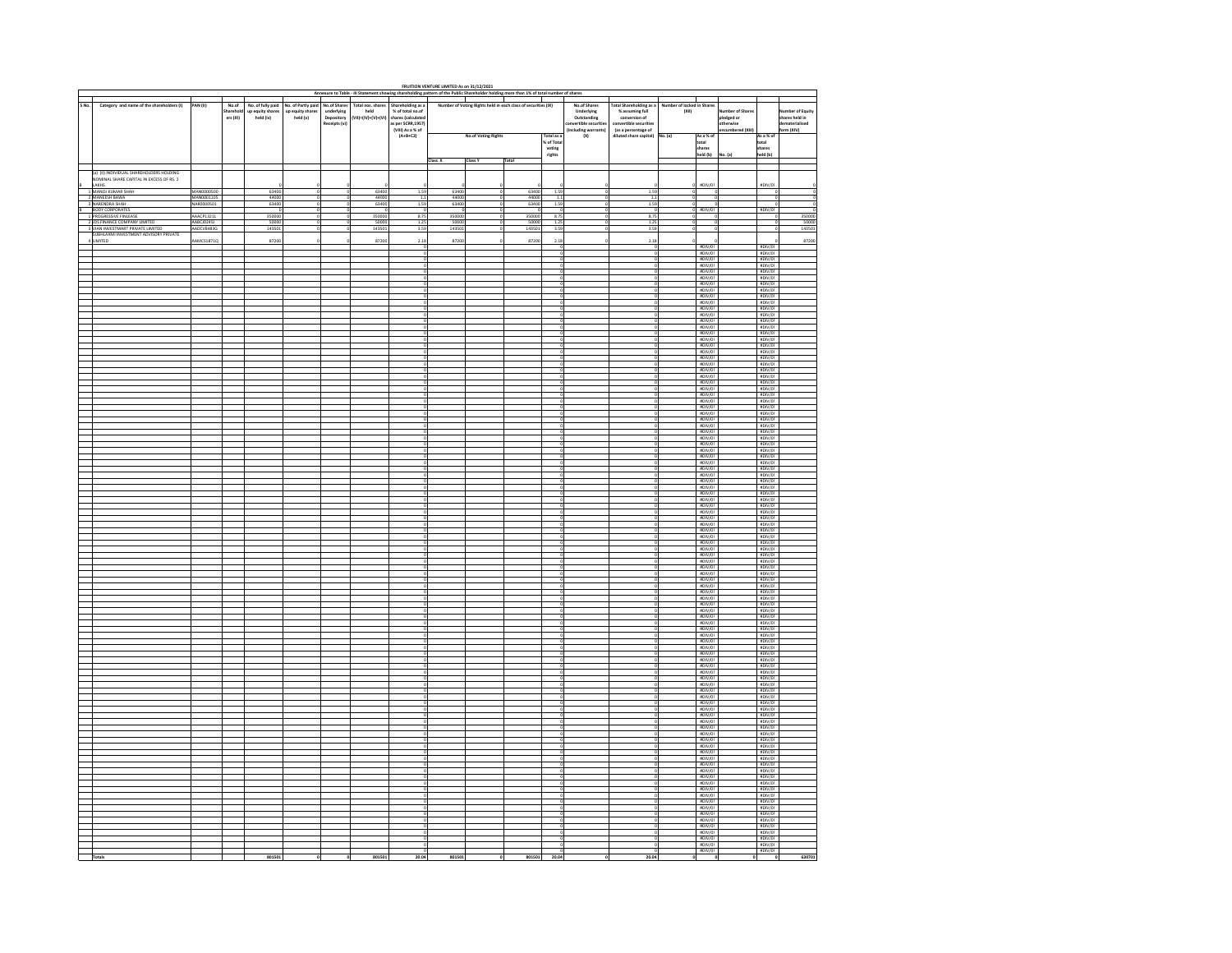|                                              |                                            |                          |                   |                                                    |                                    |                          |                     |                           | FRUITION VENTURE LIMITED As on 31/12/2021 |                                                                                                                                                                                                                                                   |                  |                           |                                                             |                                           |         |                                               |                                          |                                                                                                                                                                                                                                                                                               |                  |
|----------------------------------------------|--------------------------------------------|--------------------------|-------------------|----------------------------------------------------|------------------------------------|--------------------------|---------------------|---------------------------|-------------------------------------------|---------------------------------------------------------------------------------------------------------------------------------------------------------------------------------------------------------------------------------------------------|------------------|---------------------------|-------------------------------------------------------------|-------------------------------------------|---------|-----------------------------------------------|------------------------------------------|-----------------------------------------------------------------------------------------------------------------------------------------------------------------------------------------------------------------------------------------------------------------------------------------------|------------------|
| Sno                                          |                                            |                          |                   |                                                    |                                    | <b>No.of Share</b>       | Total nos. share    | Shareho                   |                                           | Annexure to Table - II Statement showing shareholding pattern of the Promoter & Promoter Group<br>menting parties and contained the contract and provided to the most contact the contract of Voting Rights held in each class of securities (IX) |                  |                           | No.of Shares                                                |                                           |         | <b>Harry</b><br>Moder of locke                |                                          |                                                                                                                                                                                                                                                                                               |                  |
| Category and name of the<br>shareholders (I) |                                            | PAN (II)                 | No.of<br>harehold | No. of fully pair<br>up equity shares<br>held (iv) | No. of<br>Partly paid<br>up equity | underlying<br>Depository | held                | ing as a %<br>of total    |                                           |                                                                                                                                                                                                                                                   |                  |                           | <b>Underlying</b><br>Outstanding                            | Total<br>Shareholding as a                |         | in Shares (XII)                               | per of<br>Shares pledged<br>or otherwise |                                                                                                                                                                                                                                                                                               | mber of Equity   |
|                                              |                                            |                          | ers (III)         |                                                    | hares held                         | Receipts (vi)            | (VII)=(IV)+(V)+(VI) | no.of                     |                                           |                                                                                                                                                                                                                                                   |                  | convertible               | % assuming full<br>conversion of                            |                                           |         | encumbered                                    |                                          | shares held in<br>lematerialised                                                                                                                                                                                                                                                              |                  |
|                                              |                                            |                          |                   |                                                    | $\left\{ \mathsf{v}\right\}$       |                          |                     | shares<br>(calculate      |                                           | No.of Voting Rights                                                                                                                                                                                                                               |                  | Total as a                | securities<br>convertible<br>securities (as a<br>(Including |                                           |         | lo. (a) As a % of                             | (x  )                                    | As a % of                                                                                                                                                                                                                                                                                     | orm (XIV)        |
|                                              |                                            |                          |                   |                                                    |                                    |                          |                     | d<br>as per<br>SCRR,195   |                                           |                                                                                                                                                                                                                                                   |                  | % of Total                | warrants) (X)                                               | percentage of<br>diluted share            |         | total                                         |                                          | total                                                                                                                                                                                                                                                                                         |                  |
|                                              |                                            |                          |                   |                                                    |                                    |                          |                     | 71 (VIII)                 |                                           |                                                                                                                                                                                                                                                   |                  | $_{\rm voting}$<br>rights |                                                             | capital                                   |         | .<br>harec<br>held (b)                        | No. (a)                                  | .<br>hares<br>held (b)                                                                                                                                                                                                                                                                        |                  |
|                                              |                                            |                          |                   |                                                    |                                    |                          |                     | As a % of                 | ass X                                     | Class Y                                                                                                                                                                                                                                           | Total            |                           |                                                             |                                           |         |                                               |                                          |                                                                                                                                                                                                                                                                                               |                  |
|                                              | (a) INDIVIDUALS/HINDU UNDIVIDED<br>FAMILY  |                          |                   |                                                    |                                    |                          |                     |                           |                                           |                                                                                                                                                                                                                                                   |                  |                           |                                                             |                                           |         |                                               |                                          |                                                                                                                                                                                                                                                                                               |                  |
| A                                            | 1 NITIN JAIN<br>2 SANHIT JAIN              | ADHPJ5131D               |                   | 1426581                                            |                                    |                          | 1426581             | 35.66                     | 1426581                                   |                                                                                                                                                                                                                                                   | 1426581          | 35.66                     | $\circ$                                                     | 35.66                                     |         | #DIV/0!                                       | $\Omega$                                 | #DIV/01                                                                                                                                                                                                                                                                                       | 1426581          |
|                                              | 3 NITIN JAIN HUI                           | AQNPJ2731J<br>AADHN9524M |                   | 400000<br>157400                                   |                                    |                          | 40000<br>15740      | 10<br>3.94                | 400000<br>157400                          |                                                                                                                                                                                                                                                   | 400000<br>157400 | 3.94                      |                                                             | 10<br>3.94                                |         |                                               |                                          |                                                                                                                                                                                                                                                                                               | 400000<br>157400 |
|                                              |                                            |                          |                   |                                                    |                                    |                          |                     | $\circ$                   | o                                         |                                                                                                                                                                                                                                                   |                  |                           | о                                                           | 0                                         |         | #DIV/01                                       |                                          | #DIV/0!                                                                                                                                                                                                                                                                                       |                  |
|                                              |                                            |                          |                   |                                                    |                                    |                          |                     | o                         | $^{\circ}$                                |                                                                                                                                                                                                                                                   |                  |                           | $\overline{0}$                                              | $\overline{0}$                            |         | #DIV/01<br>#DIV/01                            |                                          | $\frac{10}{10}$ = $\frac{10}{10}$ = $\frac{10}{10}$ = $\frac{10}{10}$ = $\frac{10}{10}$ = $\frac{10}{10}$ = $\frac{10}{10}$ = $\frac{10}{10}$ = $\frac{10}{10}$ = $\frac{10}{10}$ = $\frac{10}{10}$ = $\frac{10}{10}$ = $\frac{10}{10}$ = $\frac{10}{10}$ = $\frac{10}{10}$ = $\frac{10}{10}$ |                  |
|                                              |                                            |                          |                   |                                                    |                                    |                          |                     | o                         | $\circ$                                   |                                                                                                                                                                                                                                                   |                  |                           | $\circ$                                                     | $\circ$                                   |         | #DIV/0!<br>#DIV/0!                            | $\circ$                                  | #DIV/01<br>#DIV/0!                                                                                                                                                                                                                                                                            |                  |
|                                              |                                            |                          |                   |                                                    |                                    |                          |                     | 0<br>$\circ$              | $\overline{0}$<br>$\,$ 0                  |                                                                                                                                                                                                                                                   |                  |                           | $\overline{0}$                                              | $\circ$                                   |         | #DIV/0!<br>#DIV/0!                            |                                          | #DIV/0!<br>#DIV/0!                                                                                                                                                                                                                                                                            |                  |
|                                              |                                            |                          |                   |                                                    |                                    |                          |                     | $^{\circ}$<br>o           | $\overline{0}$<br>o                       |                                                                                                                                                                                                                                                   |                  |                           | $^{\circ}$                                                  | $\overline{0}$<br>$\overline{\mathbf{0}}$ |         | #DIV/0!                                       |                                          | $0$ $\pi$ DIV/01                                                                                                                                                                                                                                                                              |                  |
|                                              |                                            |                          |                   |                                                    |                                    |                          |                     | о                         | o                                         |                                                                                                                                                                                                                                                   |                  |                           | $\circ$                                                     | o                                         |         | #DIV/0!<br>#DIV/0!                            |                                          | #DIV/0!<br>$0$ $\pi$ DIV/0!                                                                                                                                                                                                                                                                   |                  |
|                                              |                                            |                          |                   |                                                    |                                    |                          |                     | $\overline{\mathbf{0}}$   | $\circ$                                   |                                                                                                                                                                                                                                                   |                  |                           | $\circ$                                                     |                                           |         | $\frac{\#D\vert V/0\vert}{\#D\vert V/0\vert}$ |                                          | 0 #DIV/01<br>0 #DIV/01                                                                                                                                                                                                                                                                        |                  |
|                                              |                                            |                          |                   |                                                    |                                    |                          |                     | o<br>o                    | $\overline{0}$<br>$\overline{\mathbf{0}}$ |                                                                                                                                                                                                                                                   |                  |                           | o<br>o                                                      | o<br>$\overline{\mathbf{0}}$              |         | $0$ #DIV/0!<br>#DIV/0!                        |                                          | $0$ $\pi$ DIV/0!<br>#DIV/0!                                                                                                                                                                                                                                                                   |                  |
|                                              |                                            |                          |                   |                                                    |                                    |                          |                     |                           | $^{\circ}$                                |                                                                                                                                                                                                                                                   |                  |                           | $^{\circ}$                                                  | $^{\circ}$                                |         | #DIV/0!                                       |                                          | $0$ $\pi$ DIV/0!                                                                                                                                                                                                                                                                              |                  |
|                                              |                                            |                          |                   |                                                    |                                    |                          |                     | $\Omega$                  |                                           |                                                                                                                                                                                                                                                   |                  |                           | $\Omega$                                                    |                                           |         | #DIV/0!<br>#DIV/0!                            | n.                                       | #DIV/01<br>#DIV/01                                                                                                                                                                                                                                                                            |                  |
|                                              |                                            |                          |                   |                                                    |                                    |                          |                     | $\Omega$                  | $\circ$                                   |                                                                                                                                                                                                                                                   |                  |                           | $\circ$                                                     | $\circ$                                   |         | #DIV/0!<br>#DIV/01                            |                                          | $0$ $\pi$ DIV/0!<br>ADIV/O!                                                                                                                                                                                                                                                                   |                  |
|                                              |                                            |                          |                   |                                                    |                                    |                          |                     | 0<br>$\overline{0}$       | $^{\circ}$<br>$\overline{a}$              |                                                                                                                                                                                                                                                   |                  |                           | $^{\circ}$<br>$\overline{0}$                                |                                           |         | #DIV/0!                                       |                                          | $0$ $\pi$ DIV/0!                                                                                                                                                                                                                                                                              |                  |
|                                              |                                            |                          |                   |                                                    |                                    |                          |                     | $\circ$                   |                                           |                                                                                                                                                                                                                                                   |                  |                           | о                                                           |                                           |         | #DIV/01<br>#DIV/01                            |                                          | $\frac{10}{10}$ aprv/01                                                                                                                                                                                                                                                                       |                  |
|                                              |                                            |                          |                   |                                                    |                                    |                          |                     | o                         |                                           |                                                                                                                                                                                                                                                   |                  |                           | $\circ$                                                     |                                           |         | #DIV/01<br>#DIV/01                            |                                          | 0 #DIV/01<br>0 #DIV/01                                                                                                                                                                                                                                                                        |                  |
|                                              |                                            |                          |                   |                                                    |                                    |                          |                     | $^{\circ}$<br>o           | $\circ$                                   |                                                                                                                                                                                                                                                   |                  |                           | $\circ$<br>o                                                | $^{\circ}$                                |         | #DIV/0!<br>#DIV/0!                            |                                          | #DIV/0!<br>#DIV/0!                                                                                                                                                                                                                                                                            |                  |
|                                              |                                            |                          |                   |                                                    |                                    |                          |                     | $\circ$                   | $\circ$                                   |                                                                                                                                                                                                                                                   |                  |                           | $\circ$                                                     | 0                                         |         | #DIV/0!<br>#DIV/0!                            |                                          | $0$ $4DIV/0!$                                                                                                                                                                                                                                                                                 |                  |
|                                              |                                            |                          |                   |                                                    |                                    |                          |                     | o                         | $^{\circ}$                                |                                                                                                                                                                                                                                                   |                  |                           | o                                                           | $^{\circ}$                                |         | #DIV/0!                                       |                                          | $0$ $\pi$ DIV/01<br>#DIV/01                                                                                                                                                                                                                                                                   |                  |
|                                              |                                            |                          |                   |                                                    |                                    |                          |                     | o                         | $\circ$                                   |                                                                                                                                                                                                                                                   |                  |                           | $\circ$                                                     | $\circ$                                   |         | #DIV/0!                                       | $\circ$                                  | #DIV/0!<br>#DIV/01                                                                                                                                                                                                                                                                            |                  |
|                                              |                                            |                          |                   |                                                    |                                    |                          |                     | $\circ$<br>o              | $\circ$<br>$\overline{0}$                 |                                                                                                                                                                                                                                                   |                  |                           | $\circ$<br>$\overline{\mathbf{0}}$                          | o<br>o                                    |         | #DIV/01<br>#DIV/01<br>#DIV/0!                 |                                          | 0 #DIV/01<br>$0$ $\pi$ DIV/01                                                                                                                                                                                                                                                                 |                  |
|                                              |                                            |                          |                   |                                                    |                                    |                          |                     | o                         | $\overline{\mathbf{0}}$                   |                                                                                                                                                                                                                                                   |                  |                           | o                                                           |                                           |         | #DIV/0!                                       |                                          | #DIV/0!                                                                                                                                                                                                                                                                                       |                  |
|                                              |                                            |                          |                   |                                                    |                                    |                          |                     | $\Omega$                  | $^{\circ}$                                |                                                                                                                                                                                                                                                   |                  |                           | $^{\circ}$<br>$\Omega$                                      |                                           |         | #DIV/0!                                       | n.                                       | $0$ $\pi$ DIV/0!                                                                                                                                                                                                                                                                              |                  |
|                                              |                                            |                          |                   |                                                    |                                    |                          |                     | o                         | $\Omega$                                  |                                                                                                                                                                                                                                                   |                  |                           | n.                                                          | $\Omega$                                  |         | #DIV/01<br>#DIV/01<br>#DIV/0!                 |                                          | #DIV/01<br>#DIV/01                                                                                                                                                                                                                                                                            |                  |
|                                              |                                            |                          |                   |                                                    |                                    |                          |                     |                           |                                           |                                                                                                                                                                                                                                                   |                  |                           |                                                             |                                           |         | #DIV/01                                       |                                          | 0 #DIV/0!<br>0 #DIV/0!                                                                                                                                                                                                                                                                        |                  |
|                                              |                                            |                          |                   |                                                    |                                    |                          |                     | $\circ$                   | $^{\circ}$<br>$\Omega$                    |                                                                                                                                                                                                                                                   |                  |                           | $^{\circ}$<br>$\circ$                                       |                                           |         | #DIV/0!<br>#DIV/01<br>#DIV/01                 |                                          | 0 #DIV/0!<br>$\frac{10\sqrt{10}}{10\sqrt{10}}$                                                                                                                                                                                                                                                |                  |
|                                              |                                            |                          |                   |                                                    |                                    |                          |                     | о<br>$^{\circ}$           | $\Omega$                                  |                                                                                                                                                                                                                                                   |                  |                           | о<br>n.                                                     |                                           |         |                                               |                                          |                                                                                                                                                                                                                                                                                               |                  |
|                                              |                                            |                          |                   |                                                    |                                    |                          |                     |                           |                                           |                                                                                                                                                                                                                                                   |                  |                           |                                                             |                                           |         | #DIV/01<br>#DIV/01                            |                                          | 0 #DIV/01<br>0 #DIV/01                                                                                                                                                                                                                                                                        |                  |
|                                              |                                            |                          |                   |                                                    |                                    |                          |                     | $^{\circ}$<br>o           | $\circ$<br>$\overline{0}$                 |                                                                                                                                                                                                                                                   |                  |                           | $\circ$                                                     | $^{\circ}$                                |         | #DIV/0!<br>#DIV/0!                            |                                          | $0$ $\pi$ DIV/0!<br>#DIV/0!                                                                                                                                                                                                                                                                   |                  |
|                                              |                                            |                          |                   |                                                    |                                    |                          |                     | $\circ$<br>$\circ$        | $\mathsf{O}$<br>$\circ$                   |                                                                                                                                                                                                                                                   |                  |                           |                                                             |                                           |         | #DIV/0!                                       |                                          | #DIV/0!                                                                                                                                                                                                                                                                                       |                  |
|                                              |                                            |                          |                   |                                                    |                                    |                          |                     |                           | $\circ$                                   |                                                                                                                                                                                                                                                   |                  |                           |                                                             | $^{\circ}$                                |         | #DIV/0!<br>#DIV/0!<br>#DIV/0!                 |                                          | #DIV/01<br>#DIV/0!                                                                                                                                                                                                                                                                            |                  |
|                                              |                                            |                          |                   |                                                    |                                    |                          |                     | o                         |                                           |                                                                                                                                                                                                                                                   |                  |                           |                                                             |                                           |         | #DIV/0!                                       |                                          | #DIV/0!                                                                                                                                                                                                                                                                                       |                  |
|                                              |                                            |                          |                   |                                                    |                                    |                          |                     | $\circ$<br>o              |                                           |                                                                                                                                                                                                                                                   |                  |                           |                                                             |                                           |         | #DIV/01<br>#DIV/01                            |                                          | #DIV/0!                                                                                                                                                                                                                                                                                       |                  |
|                                              |                                            |                          |                   |                                                    |                                    |                          |                     | $^{\circ}$                | $\mathsf 0$                               |                                                                                                                                                                                                                                                   |                  |                           |                                                             | $\circ$                                   |         | #DIV/0!<br>#DIV/0!                            |                                          | #DIV/01<br>#DIV/0!                                                                                                                                                                                                                                                                            |                  |
|                                              |                                            |                          |                   |                                                    |                                    |                          |                     |                           |                                           |                                                                                                                                                                                                                                                   |                  |                           |                                                             |                                           |         | #DIV/01<br>#DIV/01                            |                                          | #DIV/01                                                                                                                                                                                                                                                                                       |                  |
|                                              |                                            |                          |                   |                                                    |                                    |                          |                     | $\circ$<br>$\overline{0}$ |                                           |                                                                                                                                                                                                                                                   |                  |                           |                                                             |                                           |         | #DIV/0!                                       |                                          | #DIV/01<br>#DIV/01                                                                                                                                                                                                                                                                            |                  |
|                                              |                                            |                          |                   |                                                    |                                    |                          |                     |                           |                                           |                                                                                                                                                                                                                                                   |                  |                           |                                                             |                                           |         | #DIV/01<br>#DIV/0!                            |                                          | #DIV/0!                                                                                                                                                                                                                                                                                       |                  |
|                                              |                                            |                          |                   |                                                    |                                    |                          |                     | o                         |                                           |                                                                                                                                                                                                                                                   |                  |                           |                                                             |                                           |         | #DIV/01<br>#DIV/01                            |                                          | #DIV/01                                                                                                                                                                                                                                                                                       |                  |
|                                              |                                            |                          |                   |                                                    |                                    |                          |                     | a,                        |                                           |                                                                                                                                                                                                                                                   |                  |                           |                                                             |                                           |         | #DIV/0!<br>#DIV/0!                            |                                          | #DIV/01                                                                                                                                                                                                                                                                                       |                  |
|                                              |                                            |                          |                   |                                                    |                                    |                          |                     | o                         |                                           |                                                                                                                                                                                                                                                   |                  |                           |                                                             |                                           |         | #DIV/01                                       |                                          | #DIV/0!                                                                                                                                                                                                                                                                                       |                  |
|                                              |                                            |                          |                   |                                                    |                                    |                          |                     | o<br>$\circ$              |                                           |                                                                                                                                                                                                                                                   |                  |                           |                                                             |                                           |         | #DIV/0!<br>#DIV/0!                            |                                          | #DIV/0!<br>#DIV/0!                                                                                                                                                                                                                                                                            |                  |
|                                              |                                            |                          |                   |                                                    |                                    |                          |                     | $\circ$                   |                                           |                                                                                                                                                                                                                                                   |                  |                           |                                                             |                                           |         | #DIV/01<br>#DIV/01                            |                                          | #DIV/01                                                                                                                                                                                                                                                                                       |                  |
|                                              |                                            |                          |                   |                                                    |                                    |                          |                     | $\circ$                   |                                           |                                                                                                                                                                                                                                                   |                  |                           |                                                             | $^{\circ}$                                |         | #DIV/0!                                       |                                          | #DIV/0!                                                                                                                                                                                                                                                                                       |                  |
|                                              |                                            |                          |                   |                                                    |                                    |                          |                     | 0<br>$\circ$              |                                           |                                                                                                                                                                                                                                                   |                  |                           |                                                             |                                           |         | #DIV/0!<br>#DIV/0!                            |                                          | #DIV/0!<br>#DIV/0!                                                                                                                                                                                                                                                                            |                  |
|                                              |                                            |                          |                   |                                                    |                                    |                          |                     | o                         |                                           |                                                                                                                                                                                                                                                   |                  |                           |                                                             |                                           |         | #DIV/01<br>#DIV/01                            |                                          | #DIV/01                                                                                                                                                                                                                                                                                       |                  |
|                                              |                                            |                          |                   |                                                    |                                    |                          |                     | $^{\circ}$                |                                           |                                                                                                                                                                                                                                                   |                  |                           |                                                             | $^{\circ}$                                |         | #DIV/0!                                       |                                          | #DIV/0!                                                                                                                                                                                                                                                                                       |                  |
|                                              |                                            |                          |                   |                                                    |                                    |                          |                     | $\circ$                   |                                           |                                                                                                                                                                                                                                                   |                  |                           |                                                             |                                           |         | #DIV/01<br>#DIV/01<br>#DIV/01                 |                                          | #DIV/0<br>#DIV/01                                                                                                                                                                                                                                                                             |                  |
|                                              |                                            |                          |                   |                                                    |                                    |                          |                     | $^{\circ}$                |                                           |                                                                                                                                                                                                                                                   |                  |                           |                                                             |                                           |         | #DIV/0!                                       |                                          | #DIV/0!                                                                                                                                                                                                                                                                                       |                  |
|                                              |                                            |                          |                   |                                                    |                                    |                          |                     |                           |                                           |                                                                                                                                                                                                                                                   |                  |                           |                                                             |                                           |         | #DIV/01                                       |                                          | #DIV/0!                                                                                                                                                                                                                                                                                       |                  |
|                                              |                                            |                          |                   |                                                    |                                    |                          |                     | $\circ$                   |                                           |                                                                                                                                                                                                                                                   |                  |                           |                                                             |                                           |         | #DIV/01<br>#DIV/01                            |                                          | #DIV/0<br>#DIV/0!                                                                                                                                                                                                                                                                             |                  |
|                                              |                                            |                          |                   |                                                    |                                    |                          |                     | $^{\circ}$                |                                           |                                                                                                                                                                                                                                                   |                  |                           |                                                             |                                           |         | #DIV/01<br>#DIV/01                            |                                          | #DIV/01                                                                                                                                                                                                                                                                                       |                  |
|                                              |                                            |                          |                   |                                                    |                                    |                          |                     | o                         |                                           |                                                                                                                                                                                                                                                   |                  |                           |                                                             |                                           |         | #DIV/01                                       |                                          | #DIV/0!                                                                                                                                                                                                                                                                                       |                  |
|                                              |                                            |                          |                   |                                                    |                                    |                          |                     | о                         |                                           |                                                                                                                                                                                                                                                   |                  |                           |                                                             |                                           |         | #DIV/01<br>#DIV/01                            |                                          | #DIV/01<br>#DIV/01                                                                                                                                                                                                                                                                            |                  |
|                                              |                                            |                          |                   |                                                    |                                    |                          |                     | o<br>$\circ$              |                                           |                                                                                                                                                                                                                                                   |                  |                           |                                                             |                                           |         | #DIV/0!<br>#DIV/0!                            |                                          | #DIV/01                                                                                                                                                                                                                                                                                       |                  |
|                                              |                                            |                          |                   |                                                    |                                    |                          |                     |                           |                                           |                                                                                                                                                                                                                                                   |                  |                           |                                                             |                                           |         | #DIV/01                                       |                                          | #DIV/0!                                                                                                                                                                                                                                                                                       |                  |
|                                              |                                            |                          |                   |                                                    |                                    |                          |                     | o<br>$\circ$              |                                           |                                                                                                                                                                                                                                                   |                  |                           |                                                             |                                           |         | #DIV/0!<br>#DIV/0!                            |                                          | #DIV/0!<br>#DIV/0!                                                                                                                                                                                                                                                                            |                  |
|                                              |                                            |                          |                   |                                                    |                                    |                          |                     | o                         |                                           |                                                                                                                                                                                                                                                   |                  |                           |                                                             |                                           |         | #DIV/0!<br>#DIV/0!                            |                                          | #DIV/01                                                                                                                                                                                                                                                                                       |                  |
|                                              |                                            |                          |                   |                                                    |                                    |                          |                     | $^{\circ}$<br>o           |                                           |                                                                                                                                                                                                                                                   |                  |                           |                                                             | $^{\circ}$                                |         | #DIV/0!<br>#DIV/01                            |                                          | #DIV/0!<br>#DIV/0!                                                                                                                                                                                                                                                                            |                  |
|                                              |                                            |                          |                   |                                                    |                                    |                          |                     | о                         |                                           |                                                                                                                                                                                                                                                   |                  |                           |                                                             |                                           |         | #DIV/0!                                       |                                          | #DIV/0!                                                                                                                                                                                                                                                                                       |                  |
|                                              |                                            |                          |                   |                                                    |                                    |                          |                     | $\Omega$                  |                                           |                                                                                                                                                                                                                                                   |                  |                           |                                                             |                                           |         | #DIV/0!<br>#DIV/0!                            |                                          | apry/ol<br>apry/ol                                                                                                                                                                                                                                                                            |                  |
|                                              |                                            |                          |                   |                                                    |                                    |                          |                     | n                         |                                           |                                                                                                                                                                                                                                                   |                  |                           |                                                             | $\Omega$                                  |         | #DIV/01                                       |                                          | #DIV/0!<br>#DIV/0                                                                                                                                                                                                                                                                             |                  |
|                                              |                                            |                          |                   |                                                    |                                    |                          |                     | $\circ$                   |                                           |                                                                                                                                                                                                                                                   |                  |                           |                                                             | $^{\circ}$                                |         | <b>#DIV/01</b><br>#DIV/01<br>#DIV/01          |                                          | #DIV/0!                                                                                                                                                                                                                                                                                       |                  |
|                                              |                                            |                          |                   |                                                    |                                    |                          |                     | $^{\circ}$<br>$\circ$     |                                           |                                                                                                                                                                                                                                                   |                  |                           |                                                             |                                           |         | #DIV/01                                       |                                          | #DIV/01                                                                                                                                                                                                                                                                                       |                  |
|                                              | <b>Total Promoter &amp; Promoter Group</b> |                          |                   | 1983981                                            |                                    |                          | 1983981             | 49.6                      | 1983981                                   |                                                                                                                                                                                                                                                   | 0 1983981        | 49.6                      |                                                             | 49.6                                      | $\circ$ | $\Omega$                                      | $\circ$                                  | $\circ$                                                                                                                                                                                                                                                                                       | 1983981          |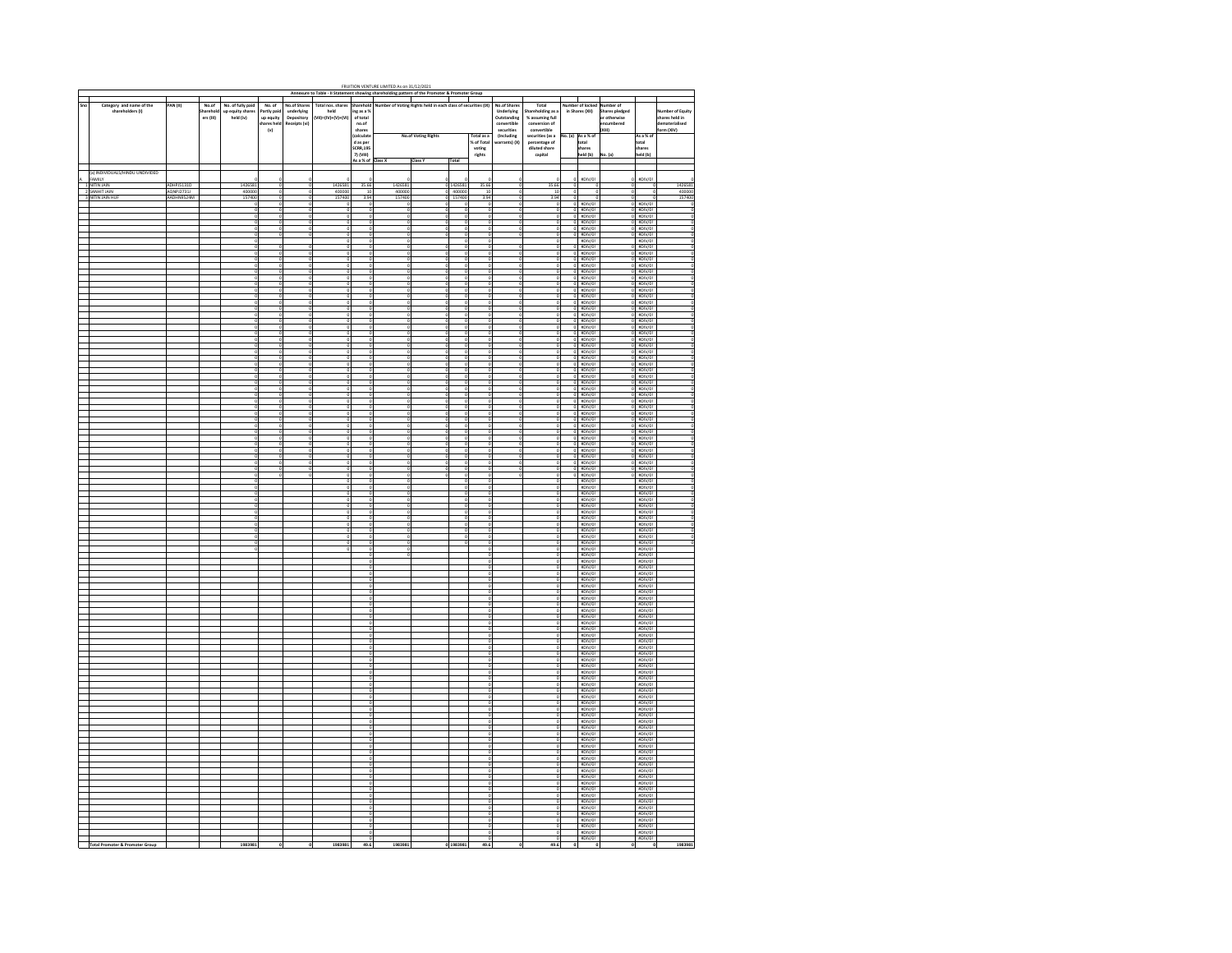|     | Table - IV Statement showing shareholding pattern of the Non- Promoter - Non Public Shareholder |                 |            |              |                 |                     |                             |                 |  |                                               |                                 |  |                |                  |                |                       |                 |             |               |
|-----|-------------------------------------------------------------------------------------------------|-----------------|------------|--------------|-----------------|---------------------|-----------------------------|-----------------|--|-----------------------------------------------|---------------------------------|--|----------------|------------------|----------------|-----------------------|-----------------|-------------|---------------|
|     |                                                                                                 |                 |            |              |                 |                     |                             |                 |  |                                               |                                 |  |                |                  |                |                       |                 |             |               |
|     | Category and name of the                                                                        | <b>PAN (II)</b> | No.of      | No. of fully | No. of Partly   | <b>No.of Shares</b> | Total nos. shares Sharehold |                 |  |                                               | Number of Voting Rights held in |  | No.of          | Shareholding     |                | <b>Number of</b>      | <b>Numbe</b>    |             |               |
|     | shareholders (I)                                                                                |                 | Shareholde | paid up      | paid up equity  | underlying          | held                        | ing %           |  |                                               | each class of securities (IX)   |  | <b>Shares</b>  | as a %           |                | locked in Shares r of |                 |             | Nun           |
|     |                                                                                                 |                 | rs (III)   | equity       | shares held (v) | Depository          | (VII)=(IV)+(V)+(VI)         | calculated      |  |                                               |                                 |  | <b>Underly</b> | assuming full    |                | (XII)                 | <b>Shares</b>   |             | r of          |
|     |                                                                                                 |                 |            | shares held  |                 | Receipts (vi)       |                             | as per          |  |                                               |                                 |  | ing            | conversion of    |                |                       | pledge          |             | Equi          |
|     |                                                                                                 |                 |            | (iv)         |                 |                     |                             | <b>SCRR,195</b> |  |                                               |                                 |  | Outsta         | convertible      |                |                       | d or            |             | shar          |
|     |                                                                                                 |                 |            |              |                 |                     |                             | 7 As a %        |  |                                               |                                 |  | nding          | securities (as a |                |                       | <b>lotherwi</b> |             | held          |
|     |                                                                                                 |                 |            |              |                 |                     |                             | οf              |  |                                               |                                 |  | convert        | percentage of    |                |                       | se              |             | dem           |
|     |                                                                                                 |                 |            |              |                 |                     |                             | $(A+B+C2)$      |  |                                               |                                 |  | ible           | diluted share    |                |                       | encum           |             | <b>riali:</b> |
|     |                                                                                                 |                 |            |              |                 |                     |                             | (VIII)          |  | securiti                                      |                                 |  |                | capital          |                |                       | bered           |             | forn          |
|     |                                                                                                 |                 |            |              |                 |                     |                             |                 |  |                                               |                                 |  | es             |                  |                |                       | (XIII)          |             | (XIV          |
|     |                                                                                                 |                 |            |              |                 |                     |                             |                 |  | <b>No.of Voting Rights</b><br><b>Total as</b> |                                 |  | (Includi       |                  | No. (a) As a % |                       |                 | As a %      |               |
|     |                                                                                                 |                 |            |              |                 |                     |                             |                 |  | a % of                                        |                                 |  | ng             |                  |                | of total              |                 | of total    |               |
|     |                                                                                                 |                 |            |              |                 |                     |                             |                 |  | (A+B+C) warrant                               |                                 |  |                |                  |                | shares                |                 | shares      |               |
|     |                                                                                                 |                 |            |              |                 |                     |                             |                 |  |                                               |                                 |  | s) (X)         |                  |                | held $(b)$ No. $(a)$  |                 | held (b)    |               |
|     |                                                                                                 |                 |            |              |                 |                     |                             |                 |  | Class X Class Y Total                         |                                 |  |                |                  |                |                       |                 |             |               |
|     |                                                                                                 |                 |            |              |                 |                     |                             |                 |  |                                               |                                 |  |                |                  |                |                       |                 |             |               |
| (1) | <b>Custodian/DR holder</b>                                                                      |                 |            |              |                 |                     |                             |                 |  |                                               |                                 |  |                |                  |                |                       |                 |             |               |
| (a) | Name of Dr Holder (if available)                                                                |                 |            |              | $\Omega$        |                     |                             |                 |  |                                               |                                 |  |                |                  |                |                       |                 |             |               |
| (i) |                                                                                                 |                 |            |              | $\Omega$        |                     |                             |                 |  |                                               |                                 |  |                |                  |                |                       |                 |             |               |
| (i) |                                                                                                 |                 |            |              | $\Omega$        |                     |                             |                 |  |                                               |                                 |  |                |                  |                |                       |                 |             |               |
| (2) |                                                                                                 |                 |            |              |                 |                     |                             |                 |  |                                               |                                 |  |                |                  |                |                       |                 |             |               |
|     | Employee Benefit Trust (under SEBI                                                              |                 |            |              |                 |                     |                             |                 |  |                                               |                                 |  |                |                  |                |                       |                 |             |               |
|     | (share based Employee Benefit)                                                                  |                 |            |              |                 |                     |                             |                 |  |                                               |                                 |  |                |                  |                |                       |                 |             |               |
|     | Regulations, 2014)                                                                              |                 |            |              | $\Omega$        |                     |                             |                 |  |                                               |                                 |  |                |                  |                | #DIV/0!               |                 | #DIV/0!     |               |
|     | <b>Total Non-Promoter-Non Public</b>                                                            |                 |            |              |                 |                     |                             |                 |  |                                               |                                 |  |                |                  |                |                       |                 |             |               |
|     | Shareholding                                                                                    |                 |            |              | $\Omega$        |                     |                             |                 |  |                                               |                                 |  |                |                  |                | #DIV/0!               |                 | $0$ #DIV/0! |               |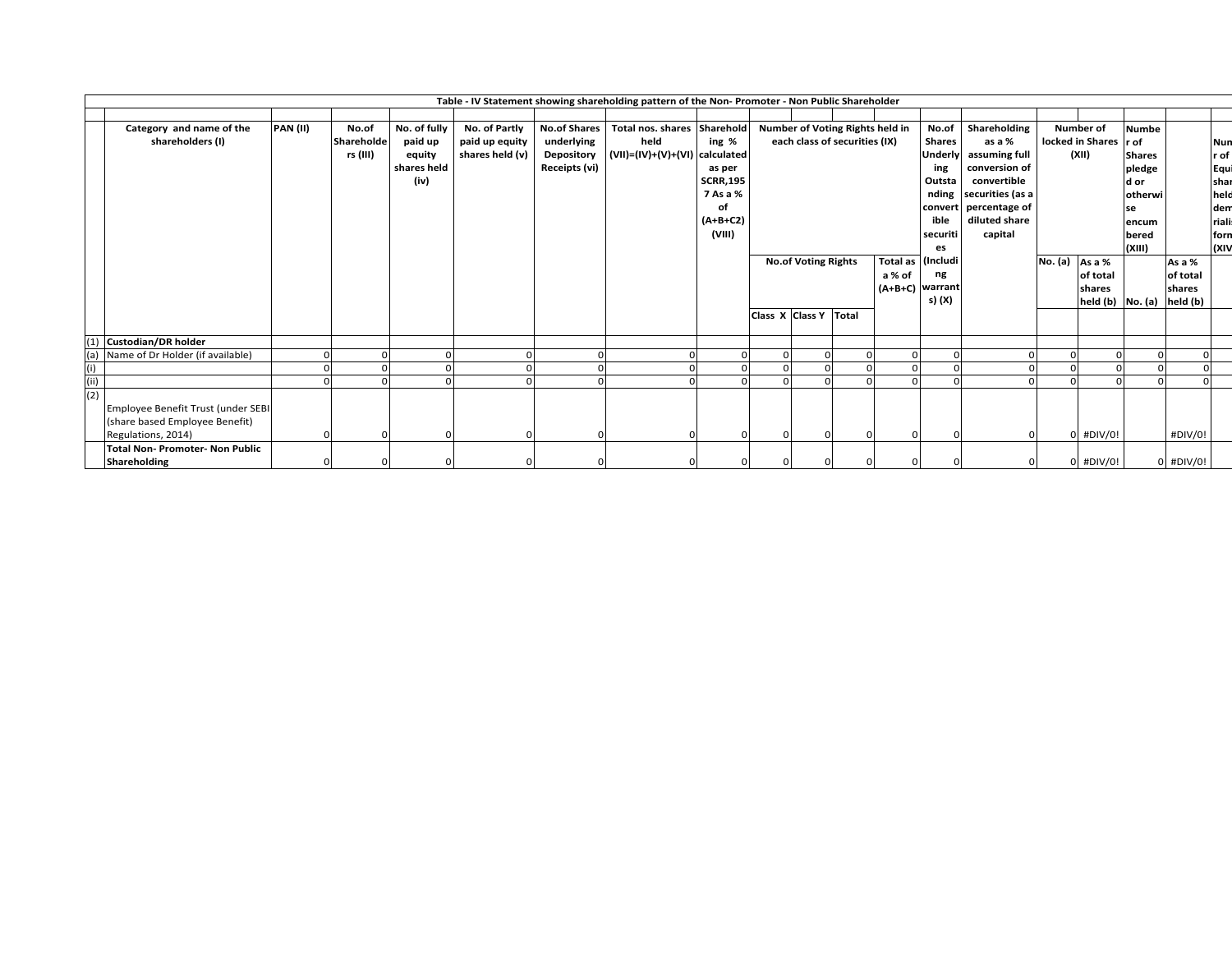|     |                                                                              |                 |                      |                                                                  |                                                       |                                                                         |                                                      | FRUITION VENTURE LIMITED As on 31/12/2021                      |          |                                                                                                                 |                                |          |                                                            |                                                                    |                                                       |                                   |                                          |                                   |
|-----|------------------------------------------------------------------------------|-----------------|----------------------|------------------------------------------------------------------|-------------------------------------------------------|-------------------------------------------------------------------------|------------------------------------------------------|----------------------------------------------------------------|----------|-----------------------------------------------------------------------------------------------------------------|--------------------------------|----------|------------------------------------------------------------|--------------------------------------------------------------------|-------------------------------------------------------|-----------------------------------|------------------------------------------|-----------------------------------|
|     | Table - III Statement showing shareholding pattern of the Public Shareholder |                 |                      |                                                                  |                                                       |                                                                         |                                                      |                                                                |          |                                                                                                                 |                                |          |                                                            |                                                                    |                                                       |                                   |                                          |                                   |
|     | Number of Voting Rights held in each class of                                |                 |                      |                                                                  |                                                       |                                                                         |                                                      |                                                                |          |                                                                                                                 |                                |          |                                                            |                                                                    |                                                       |                                   |                                          |                                   |
|     | Category and name of the shareholders (I)                                    | <b>PAN (II)</b> | No.of<br>Sharehol    | No. of fully<br>paid up<br>ders (III) equity shares<br>held (iv) | No. of Partly<br>paid up<br>equity shares<br>held (v) | <b>No.of Shares</b><br>underlying<br><b>Depository</b><br>Receipts (vi) | Total nos.<br>shares held<br>(VII)=(IV)+(V)<br>+(VI) | Shareholding<br>% calculated<br>as per<br><b>SCRR, 1957 As</b> |          | securities (IX)                                                                                                 |                                |          | No.of<br><b>Shares</b><br>Underlying<br><b>Outstanding</b> | <b>Total</b><br>Shareholding as<br>a % assuming<br>full conversion | Number of locked in<br>Shares (XII)<br>of convertible |                                   |                                          | Numbe<br><b>Equity</b><br>held in |
|     |                                                                              |                 |                      |                                                                  |                                                       |                                                                         |                                                      | a % of<br>(A+B+C2) (VIII)                                      |          |                                                                                                                 |                                |          | convertible<br>securities<br>(Including                    | securities (as a<br>percentage of                                  |                                                       | otherwise<br>encumbered<br>(XIII) |                                          | demat<br>d form                   |
|     |                                                                              |                 |                      |                                                                  |                                                       |                                                                         |                                                      |                                                                | Class X  | <b>No.of Voting Rights</b><br><b>Total</b> as<br>a % of<br>Total<br>voting<br><b>Class Y</b><br>Total<br>rights |                                |          |                                                            | diluted share<br>capital)                                          | As a %<br>No. (a)<br>of total<br>shares               | held (b) No. (a)                  | As a %<br>of total<br>shares<br>held (b) |                                   |
|     |                                                                              |                 |                      |                                                                  |                                                       |                                                                         |                                                      |                                                                |          |                                                                                                                 |                                |          |                                                            |                                                                    |                                                       |                                   |                                          |                                   |
|     | (1) Institutions                                                             |                 |                      |                                                                  |                                                       |                                                                         |                                                      |                                                                |          |                                                                                                                 |                                |          |                                                            |                                                                    |                                                       |                                   |                                          |                                   |
|     | (a) Mutual Funds                                                             |                 | $\Omega$             |                                                                  | $\Omega$                                              | $\Omega$                                                                | $\Omega$                                             |                                                                | $\Omega$ |                                                                                                                 | $\Omega$<br>$\Omega$           | $\Omega$ | $\Omega$                                                   | $\Omega$                                                           | $0$ #DIV/0!                                           |                                   | #DIV/0                                   |                                   |
|     | (b) Venture Capital Funds                                                    |                 | $\Omega$             |                                                                  | $\Omega$                                              | <sub>o</sub>                                                            | $\mathbf 0$                                          |                                                                | $\Omega$ |                                                                                                                 | $\Omega$<br>$\Omega$           | $\circ$  | $\Omega$                                                   | $\Omega$                                                           | $0$ #DIV/0!                                           |                                   | #DIV/0                                   |                                   |
|     | (c) Alternate Investment Funds                                               |                 | $\Omega$             |                                                                  | $\Omega$                                              | <sub>o</sub>                                                            | $\mathbf 0$                                          |                                                                | $\Omega$ |                                                                                                                 | $\Omega$<br>$\Omega$           | $\Omega$ | $\Omega$                                                   | $\Omega$                                                           | $0$ #DIV/0!                                           |                                   | #DIV/0                                   |                                   |
| (d) | Foreign Venture Capital Investors                                            |                 | $\Omega$             |                                                                  | $\Omega$                                              | <sub>o</sub>                                                            | $\mathbf 0$                                          |                                                                | $\Omega$ |                                                                                                                 | $\Omega$<br>$\Omega$           | $\Omega$ | $\Omega$                                                   | $\Omega$                                                           | $0$ #DIV/0!                                           |                                   | #DIV/0                                   |                                   |
| (e) | Foreign Portfolio Investors                                                  |                 | $\Omega$             |                                                                  | $\Omega$                                              | <sub>o</sub>                                                            | $\mathbf 0$                                          |                                                                | $\Omega$ |                                                                                                                 | $\Omega$<br>$\Omega$           | $\Omega$ | $\Omega$                                                   | $\Omega$                                                           | $0$ #DIV/0!                                           |                                   | #DIV/0                                   |                                   |
| (f) | Financial Institutions/Banks                                                 |                 | $\Omega$             |                                                                  | $\Omega$                                              | <sub>o</sub>                                                            | $\overline{0}$                                       |                                                                | $\Omega$ |                                                                                                                 | $\Omega$<br>$\Omega$           | $\Omega$ | $\Omega$                                                   | $\Omega$                                                           | $0$ #DIV/0!                                           |                                   | #DIV/0                                   |                                   |
|     | (g) Insurance Companies                                                      |                 | $\Omega$             |                                                                  | $\Omega$                                              | <sub>o</sub>                                                            | $\Omega$                                             |                                                                | $\Omega$ |                                                                                                                 | $\Omega$<br>$\Omega$           | $\Omega$ | $\Omega$                                                   |                                                                    | $0$ #DIV/0!                                           |                                   | #DIV/0!                                  |                                   |
| (h) | Provident Funds/Pension Funds                                                |                 | $\Omega$             |                                                                  | $\Omega$                                              | $\Omega$                                                                | $\Omega$                                             |                                                                | $\Omega$ |                                                                                                                 | $\Omega$                       | $\Omega$ | $\Omega$                                                   |                                                                    | $0$ #DIV/0!                                           |                                   | #DIV/0                                   |                                   |
| (i) | Any other                                                                    |                 | $\Omega$             | $\Omega$                                                         | $\Omega$                                              | $\Omega$                                                                | $\Omega$                                             |                                                                | $\Omega$ |                                                                                                                 | $\Omega$                       | $\Omega$ | $\Omega$                                                   |                                                                    | $0$ #DIV/0!                                           |                                   | #DIV/0!                                  |                                   |
|     | Foreign Financial Institutions                                               |                 | $\Omega$             |                                                                  | $\Omega$                                              | <sub>o</sub>                                                            | $\Omega$                                             |                                                                | $\Omega$ |                                                                                                                 | $\Omega$<br>$\Omega$           | $\Omega$ | $\Omega$                                                   | $\Omega$                                                           | $0$ #DIV/0!                                           |                                   | #DIV/0                                   |                                   |
|     | Foreign Institutional Investors                                              |                 | $\Omega$             |                                                                  | $\Omega$                                              | $\Omega$                                                                | $\mathbf 0$                                          |                                                                | $\Omega$ |                                                                                                                 | $\Omega$<br>$\Omega$           | $\Omega$ | $\Omega$                                                   | $\Omega$                                                           | $0$ #DIV/0!                                           |                                   | #DIV/0                                   |                                   |
|     | Sub-Total (B)(1)                                                             |                 | $\Omega$             |                                                                  | $\Omega$                                              | 0                                                                       | $\Omega$                                             |                                                                | O        |                                                                                                                 | $\Omega$<br>$\Omega$           | U        | $\Omega$                                                   | $\Omega$                                                           | 0 #DIV/0!                                             |                                   | #DIV/0!                                  |                                   |
|     | Central Government/State Government(s)/                                      |                 |                      |                                                                  |                                                       |                                                                         |                                                      |                                                                |          |                                                                                                                 |                                |          |                                                            |                                                                    |                                                       |                                   |                                          |                                   |
|     | (2) President of India                                                       |                 |                      |                                                                  |                                                       |                                                                         |                                                      |                                                                |          |                                                                                                                 |                                |          |                                                            |                                                                    | $0$ #DIV/0!                                           |                                   | #DIV/0!                                  |                                   |
|     | Sub-Total (B)(2)                                                             |                 | $\mathbf{0}$         |                                                                  | $\Omega$                                              | ol                                                                      | $\mathbf{0}$                                         |                                                                | $\Omega$ |                                                                                                                 | $\mathbf{o}$<br>$\Omega$       | $\Omega$ | $\Omega$                                                   |                                                                    | $0$ #DIV/0!                                           |                                   | 0 #DIV/0!                                |                                   |
|     | (3) Non-Institutions                                                         |                 |                      |                                                                  |                                                       |                                                                         |                                                      |                                                                |          |                                                                                                                 |                                |          |                                                            |                                                                    |                                                       |                                   |                                          |                                   |
| (a) | Individuals                                                                  |                 |                      |                                                                  |                                                       |                                                                         |                                                      |                                                                |          |                                                                                                                 |                                |          |                                                            |                                                                    |                                                       |                                   |                                          |                                   |
|     | . Individual shareholders holding nominal share                              |                 |                      |                                                                  |                                                       |                                                                         |                                                      |                                                                |          |                                                                                                                 |                                |          |                                                            |                                                                    |                                                       |                                   |                                          |                                   |
|     | capital up to Rs. 2 lakhs.                                                   |                 | 2117                 | 1189667                                                          | $\Omega$                                              | n                                                                       | 1189667                                              | 29.74                                                          | 1189667  |                                                                                                                 | 1189667                        | 29.74    | $\Omega$                                                   | 29.74                                                              | $\Omega$                                              |                                   |                                          |                                   |
|     | ii. Individual shareholders holding nominal share                            |                 |                      |                                                                  |                                                       |                                                                         |                                                      |                                                                |          |                                                                                                                 |                                |          |                                                            |                                                                    |                                                       |                                   |                                          |                                   |
|     | capital in excess of Rs. 2 lakhs.                                            |                 |                      | 170800                                                           | $\Omega$                                              | $\Omega$                                                                | 170800                                               | 4.27                                                           | 170800   |                                                                                                                 | 170800                         | 4.27     | $\Omega$                                                   | 4.27                                                               |                                                       |                                   |                                          |                                   |
|     | NBFCs registered with RBI                                                    |                 | $\Omega$             |                                                                  | $\Omega$                                              | $\Omega$                                                                | $\mathbf 0$                                          |                                                                | $\Omega$ |                                                                                                                 | $\Omega$                       | $\Omega$ | $\mathbf 0$                                                | $\Omega$                                                           | $0$ #DIV/0!                                           |                                   | #DIV/0                                   |                                   |
| (b) | (c) Employee Trusts                                                          |                 | $\Omega$             |                                                                  | $\Omega$                                              | $\Omega$                                                                | $\mathbf 0$                                          |                                                                | $\Omega$ |                                                                                                                 | $\Omega$<br>$\Omega$           | $\Omega$ | $\Omega$                                                   | $\Omega$                                                           | $0$ #DIV/0!                                           |                                   | #DIV/0                                   |                                   |
|     | Overseas Depositories (holding DRs) (balancing                               |                 |                      |                                                                  |                                                       |                                                                         |                                                      |                                                                |          |                                                                                                                 |                                |          |                                                            |                                                                    |                                                       |                                   |                                          |                                   |
|     |                                                                              |                 |                      |                                                                  |                                                       |                                                                         |                                                      |                                                                |          |                                                                                                                 |                                |          |                                                            |                                                                    |                                                       |                                   |                                          |                                   |
|     | (d) Figures)                                                                 |                 | $\Omega$<br>$\Omega$ |                                                                  | $\Omega$<br>$\Omega$                                  | $\Omega$                                                                | $\Omega$<br>$\Omega$                                 |                                                                |          |                                                                                                                 | $\circ$                        |          | 0<br>$\Omega$                                              |                                                                    | $0$ #DIV/0!                                           |                                   | #DIV/0!                                  |                                   |
|     | (e) Any other                                                                |                 |                      |                                                                  |                                                       |                                                                         |                                                      |                                                                |          |                                                                                                                 |                                |          |                                                            |                                                                    |                                                       |                                   |                                          |                                   |
|     | <b>Body Corporates</b>                                                       |                 | 14                   | 654745                                                           | $\Omega$                                              | $\Omega$                                                                | 654745                                               | 16.37                                                          | 654745   |                                                                                                                 | 654745<br>$\Omega$<br>$\Omega$ | 16.37    | $\mathbf 0$                                                | 16.37                                                              |                                                       |                                   |                                          |                                   |
|     | <b>Clearing Members</b>                                                      |                 | $\Delta$             | 807                                                              | $\Omega$                                              | $\Omega$                                                                | 807                                                  | 0.02                                                           | 807      |                                                                                                                 | 807                            | 0.02     | $\Omega$                                                   | 0.02                                                               |                                                       |                                   |                                          |                                   |
|     | Non Residents                                                                |                 | $\Omega$             |                                                                  | $\Omega$                                              | <sub>o</sub>                                                            | $\mathbf 0$                                          |                                                                |          |                                                                                                                 | $\Omega$                       | $\Omega$ | $\Omega$                                                   | $\Omega$                                                           | $0$ #DIV/0!                                           |                                   | #DIV/0!                                  |                                   |
|     | Trusts                                                                       |                 | $\Omega$             |                                                                  | $\Omega$                                              | $\Omega$                                                                | $\Omega$                                             |                                                                |          |                                                                                                                 | $\Omega$                       | $\Omega$ | $\Omega$                                                   | $\Omega$                                                           | $0$ #DIV/0!                                           |                                   | #DIV/0                                   |                                   |
|     | Foreign Company                                                              |                 | $\Omega$             |                                                                  | $\Omega$                                              | <sub>o</sub>                                                            | $\Omega$                                             |                                                                | $\Omega$ |                                                                                                                 | $\Omega$                       | $\Omega$ | $\Omega$                                                   | $\Omega$                                                           | $0$ #DIV/0!                                           |                                   | #DIV/0                                   |                                   |
|     | <b>IEPF Account</b>                                                          |                 | $\Omega$             |                                                                  | $\Omega$                                              | $\Omega$                                                                | $\Omega$                                             |                                                                | $\Omega$ |                                                                                                                 | $\Omega$<br>$\Omega$           | $\Omega$ | $\Omega$                                                   | O                                                                  | $0$ #DIV/0!                                           |                                   | #DIV/0                                   |                                   |
|     | Sub-Total (B)(3)                                                             |                 | 2138                 | 2016019                                                          | $\Omega$                                              | ol                                                                      | 2016019                                              | 50.4                                                           | 2016019  |                                                                                                                 | ol<br>2016019                  | 50.4     | ol                                                         | 50.4                                                               | O                                                     |                                   |                                          |                                   |
|     | Total Public Shareholding (B)=(B)(1)+(B)(2)+(B)(3)                           |                 | 2138                 | 2016019                                                          | $\Omega$                                              | $\Omega$                                                                | 2016019                                              | 50.4                                                           | 2016019  |                                                                                                                 | 2016019<br>U                   | 50.4     | O                                                          | 50.4                                                               | O                                                     |                                   |                                          |                                   |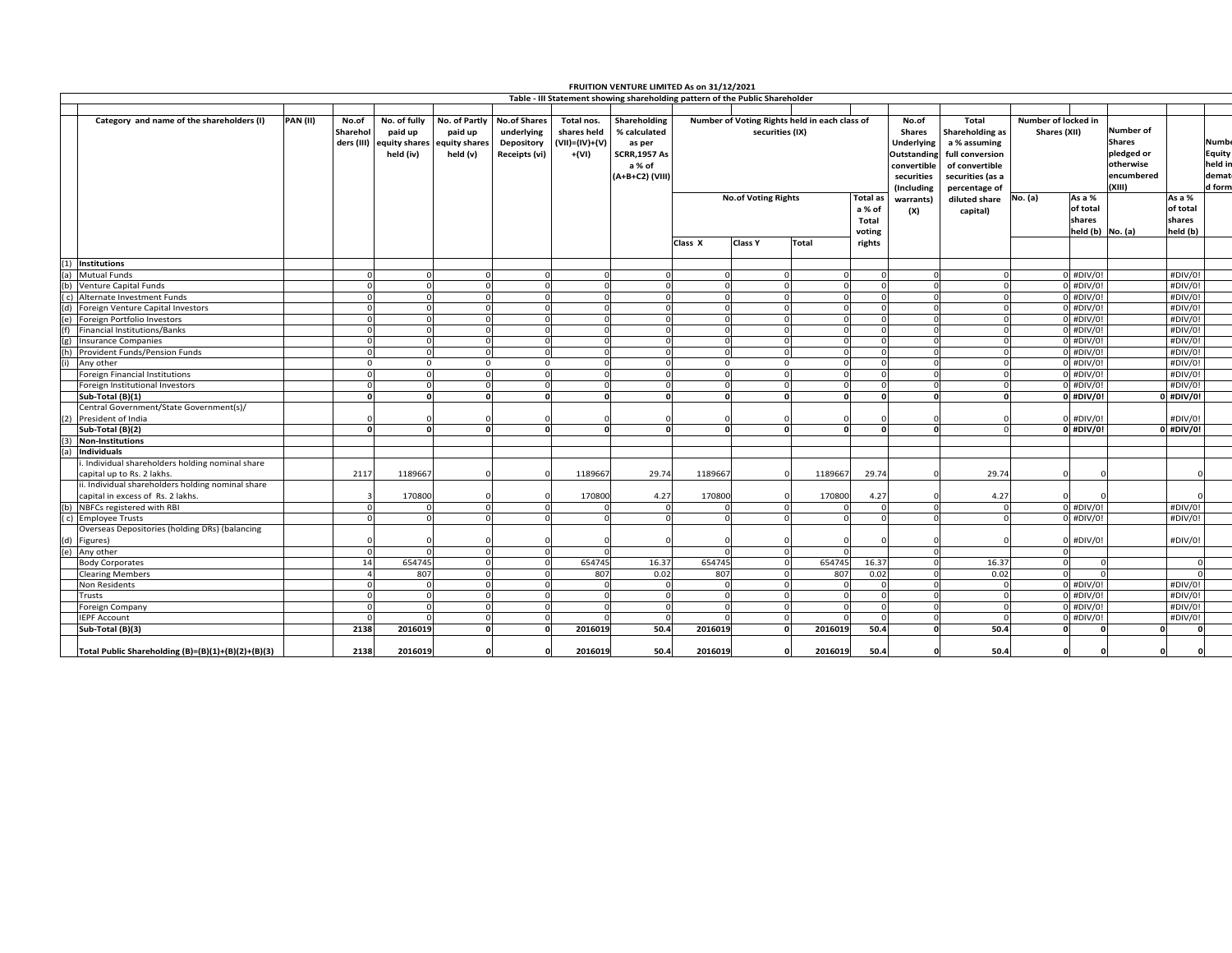|     | FRUITION VENTURE LIMITED As on 31/12/2021<br>Table - II Statement showing shareholding pattern of the Promoter & Promoter Group |                 |          |              |                                        |                              |            |                                                         |                |                            |                    |                 |               |                                  |             |                  |             |                  |
|-----|---------------------------------------------------------------------------------------------------------------------------------|-----------------|----------|--------------|----------------------------------------|------------------------------|------------|---------------------------------------------------------|----------------|----------------------------|--------------------|-----------------|---------------|----------------------------------|-------------|------------------|-------------|------------------|
|     |                                                                                                                                 |                 |          |              |                                        |                              |            |                                                         |                |                            |                    |                 |               |                                  |             |                  |             |                  |
|     |                                                                                                                                 |                 |          |              |                                        |                              |            |                                                         |                |                            |                    |                 |               |                                  |             |                  |             |                  |
|     | Category and name of the shareholders (I)                                                                                       | <b>PAN (II)</b> | No.of    | No. of fully |                                        | No. of Partly   No.of Shares | Total nos. | Shareholding Number of Voting Rights held in each class |                |                            |                    |                 | No.of         | Total                            | Number of   | <b>Number</b>    |             | <b>Number of</b> |
|     |                                                                                                                                 |                 | Sharehol | paid up      | paid up                                | underlying                   |            | shares held % calculated as                             |                |                            | of securities (IX) |                 | <b>Shares</b> | Shareholding as locked in Shares |             | of Shares        |             | Equity           |
|     |                                                                                                                                 |                 |          |              | ders (III) equity shares equity shares | <b>Depository</b>            |            | (VII)=(IV)+(V) per SCRR,1957                            |                |                            |                    |                 | Underlying    | a % assuming                     | (XII)       | pledged          |             | shares held      |
|     |                                                                                                                                 |                 |          | held (iv)    | held (v)                               | Receipts (vi)                | +(VI)      | As a % of                                               |                |                            |                    |                 | Outstandin    | full conversion                  |             |                  |             |                  |
|     |                                                                                                                                 |                 |          |              |                                        |                              |            | (A+B+C2) (VIII)                                         |                | <b>No.of Voting Rights</b> |                    | Total as        |               | of convertible No. (a) As a %    |             |                  | As a %      |                  |
|     |                                                                                                                                 |                 |          |              |                                        |                              |            |                                                         |                | a % of                     |                    |                 | convertible   | securities (as a                 | of total    |                  | of total    |                  |
|     |                                                                                                                                 |                 |          |              |                                        |                              |            |                                                         |                |                            |                    |                 | securities    | percentage of                    | shares      |                  | shares      |                  |
|     |                                                                                                                                 |                 |          |              |                                        |                              |            |                                                         |                |                            |                    | Total<br>Voting | Including)    | diluted share                    |             | held (b) No. (a) | held (b)    |                  |
|     |                                                                                                                                 |                 |          |              |                                        |                              |            |                                                         | <b>Class X</b> | <b>Class Y</b>             | Total              | rights          | warrants)     | capital                          |             |                  |             |                  |
| (1) | Indian                                                                                                                          |                 |          |              |                                        |                              |            |                                                         |                |                            |                    |                 |               |                                  |             |                  |             |                  |
| (a) | Individuals/Hindu undivided Family                                                                                              |                 |          | 1983981      |                                        |                              | 1983981    | 49.6                                                    | 1983981        |                            | 1983981            | 49.6            |               | 49.6                             |             |                  |             | 1983981          |
| (b) | Central Government/State Government(s)                                                                                          |                 |          |              |                                        |                              |            |                                                         |                |                            |                    |                 |               |                                  | $0$ #DIV/0! |                  | $0$ #DIV/0! |                  |
| (c) | Financial Institutions/Banks                                                                                                    |                 |          |              |                                        |                              |            |                                                         |                |                            |                    |                 |               |                                  | 0 #DIV/0!   |                  | $0$ #DIV/0! |                  |
| (d) | Any other - Group Companies                                                                                                     |                 |          |              |                                        |                              |            |                                                         |                |                            |                    |                 |               |                                  | 0 #DIV/0!   |                  | 0 #DIV/0!   |                  |
|     | Sub-Total (A) (1)                                                                                                               |                 |          | 1983981      |                                        |                              | 1983981    | 49.6                                                    | 1983981        |                            | 1983981            | 49.6            |               | 49.6                             |             |                  |             | 1983981          |
| (2) | Foreign                                                                                                                         |                 |          |              |                                        |                              |            |                                                         |                |                            |                    |                 |               |                                  |             |                  |             |                  |
| (a) | Individuals/(Non-Resident Individuals/Foreign Individuals)                                                                      |                 |          |              |                                        |                              |            |                                                         |                |                            |                    |                 |               |                                  | $0$ #DIV/0! |                  | $0$ #DIV/0! |                  |
| (b) | Government                                                                                                                      |                 |          |              |                                        |                              |            |                                                         |                |                            |                    |                 |               |                                  | 0 #DIV/0!   |                  | $0$ #DIV/0! |                  |
| (c) | Institutions                                                                                                                    |                 |          |              |                                        |                              |            |                                                         |                |                            |                    |                 |               |                                  | 0 #DIV/0!   |                  | $0$ #DIV/0! |                  |
| (d) | Foreign Portfolio Investor                                                                                                      |                 |          |              |                                        |                              |            |                                                         |                |                            |                    |                 |               |                                  | $0$ #DIV/0! |                  | $0$ #DIV/0! |                  |
| (e) | Any Other - Body Corporates                                                                                                     |                 |          |              |                                        |                              |            |                                                         |                |                            |                    |                 |               |                                  | $0$ #DIV/0! |                  | $0$ #DIV/0! |                  |
|     | Sub-Total (A) (2)                                                                                                               |                 |          |              |                                        |                              |            |                                                         |                |                            |                    |                 |               |                                  | $0$ #DIV/0! |                  | 0 #DIV/0!   |                  |
|     | <b>Total Shareholding of Promoter &amp; Promoter</b>                                                                            |                 |          |              |                                        |                              |            |                                                         |                |                            |                    |                 |               |                                  |             |                  |             |                  |
|     | Group (A)=(A)(1)+(A)(2)                                                                                                         |                 |          | 1983981      |                                        |                              | 1983981    | 49.6                                                    | 1983981        |                            | 1983981            | 49.6            |               | 49.6                             |             |                  |             | 1983981          |